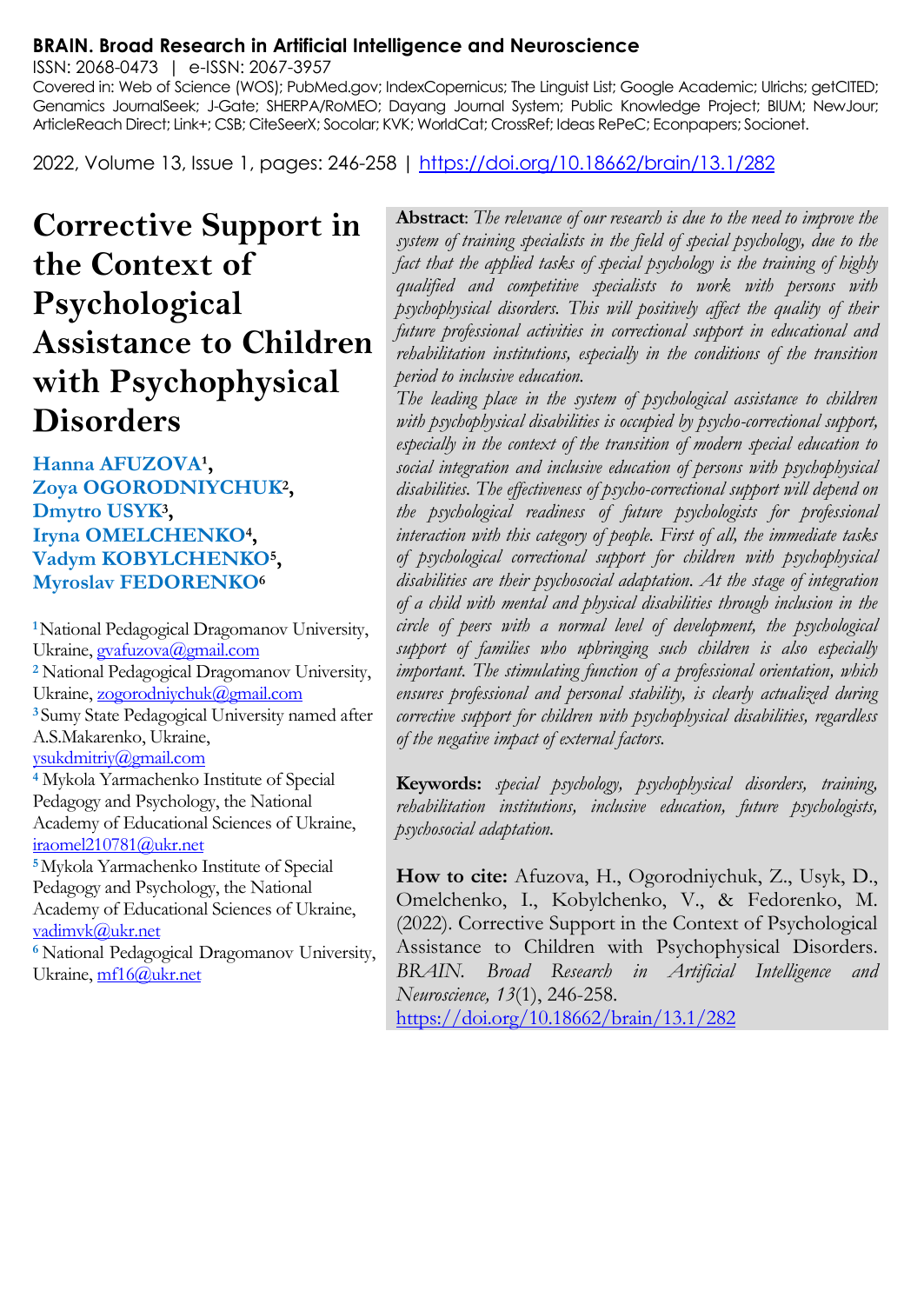### **Introduction**

The UN Declaration on Social Development proclaimed new conceptual principles that emphasize the need for the development of modern society based on tolerance, forbearance, condemnation of discrimination, respect for personal identity, equality of opportunities, etc. These provisions are the basis of the main goal of social development - the creation of such a society that will be able to provide protection and full integration into society of all segments of the population, including persons with disabilities. Such integration into society opens the way for the realization of rights and opportunities for the above-mentioned persons on an equal basis with healthy people.

Since the 90s, the theory of inclusion - inclusion has been defined as the leading model of modern public and social relations towards persons with disabilities, in particular, towards children with psychophysical disabilities (Arkes H.R., 1982; Д.Андерс (2000), Stroianovska O., 2020; Sheremet, 2019; Behas, 2019; Bezliudnyi, 2019; et al.). This theory is based on the recognition and respect of individual human differences, and also assumes the preservation of the relative autonomy of each social group, and the ideas and style of behavior that inherent in the traditionally dominant group have to be modified based on the pluralism of customs and opinions (Bondar V.I., 2007 ). The focus of this model of social behavior is autonomy, participation in social activities, the creation of a system of social binds and the acceptance of each individual by society without restrictions.

At the present stage of development, society has come to recognize and affirm the right of persons with psychophysical development to full participation in public life and tries to realize the need to create conditions for the full realization of this right, A.A. Kolupaeva (2007). M.K. Sheremet (2007) believes that against the background of international discussions on topical problems of education and upbringing of children with psychophysical disorders, the acute and first of all the task is to "improve the quality of psychological and pedagogical assistance to this category of children, create services for early detection and early assistance (early intervention), ensuring inclusive education, organizing and training specialists who will work in new conditions and in a new system of values ". Accordingly, today there is an urgent need for highly professional and competent specialists who are able to ensure the full social adaptation of such persons, to promote their integration into society by introducing an early intervention system and inclusive education. In difficult public and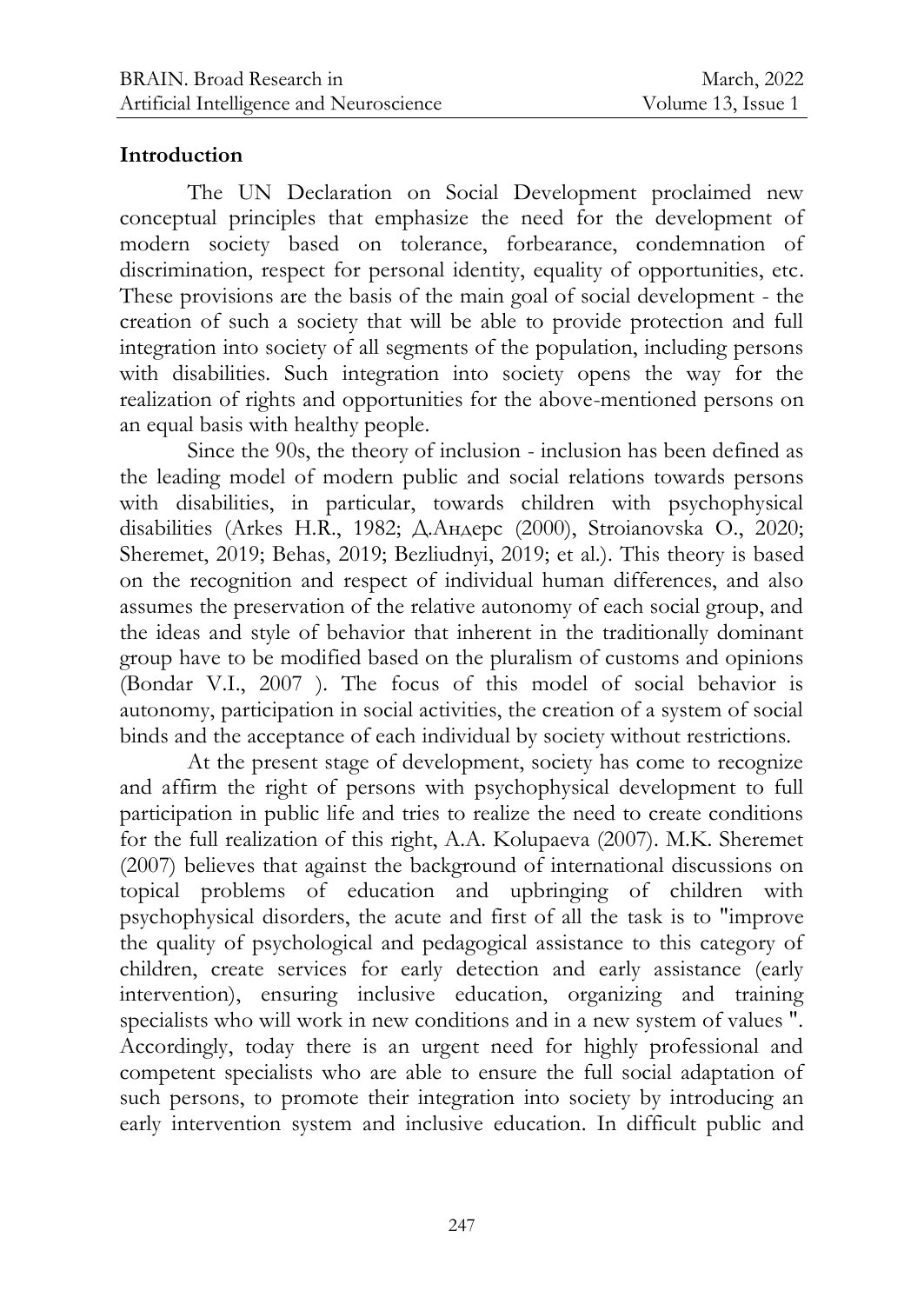social realities, a child with impaired psychophysical development vitally needs psychocorrectional support from an educated specialist.

The relevance of our research is due to the need to improve the system of training specialists in the field of special psychology, due to the fact that the applied tasks of special psychology is the training of highly qualified and competitive specialists to work with persons with psychophysical disorders. This will positively affect the quality of their future professional activities in correctional support in educational and rehabilitation institutions, especially in the conditions of the transition period to inclusive education.

In modern conditions, the increase in the status and role of specialists in the field of special psychology is largely determined by the level of their professional competence. For the convenience of presenting the results of the study, we consider it necessary to call such specialists as *special psychologists*, although such a specialty is not indicated in the State Classifier of Professions of Ukraine. In Ukraine, only the Institute of Correctional Pedagogy and Psychology of the National Pedagogical University named after MP Drahomanov has been training a special psychologist since 2005. The main task of his professional activity is to conduct screening diagnostics and differential diagnosis of children both in secondary schools and in special educational and rehabilitation institutions in order to identify the current level of psychophysical abilities of the child, their specifics and make a forecast for further development. Also an increase in a person's mental resources, his adaptive capabilities, aimed at harmonizing mental development, health protection, overcoming ailments and psychological rehabilitation. Currently, at the stage of Ukraine's formation as a state of the European level, an acute problem is to improve the system of training special psychologists in order to increase the level of their professional orientation, since for a long time the educational and rehabilitation system of Ukraine, which served people with mental and physical disabilities, was provided by workers who did not always have had the appropriate specialized vocational training. It is clear that this negatively affected the quality and efficiency of the correctional and rehabilitation process. Today the social need for the development of initiative, creative, business qualities of special psychologists is acutely aware, which involves strengthening the creative components of their training. A modern specialist in the field of special psychology needs new conceptual thinking, which will encourage him to contemplate the processes of mental ontogenesis and dysontogenesis, socialization and education of persons with psychophysical disorders and will provide a high quality of professional activity.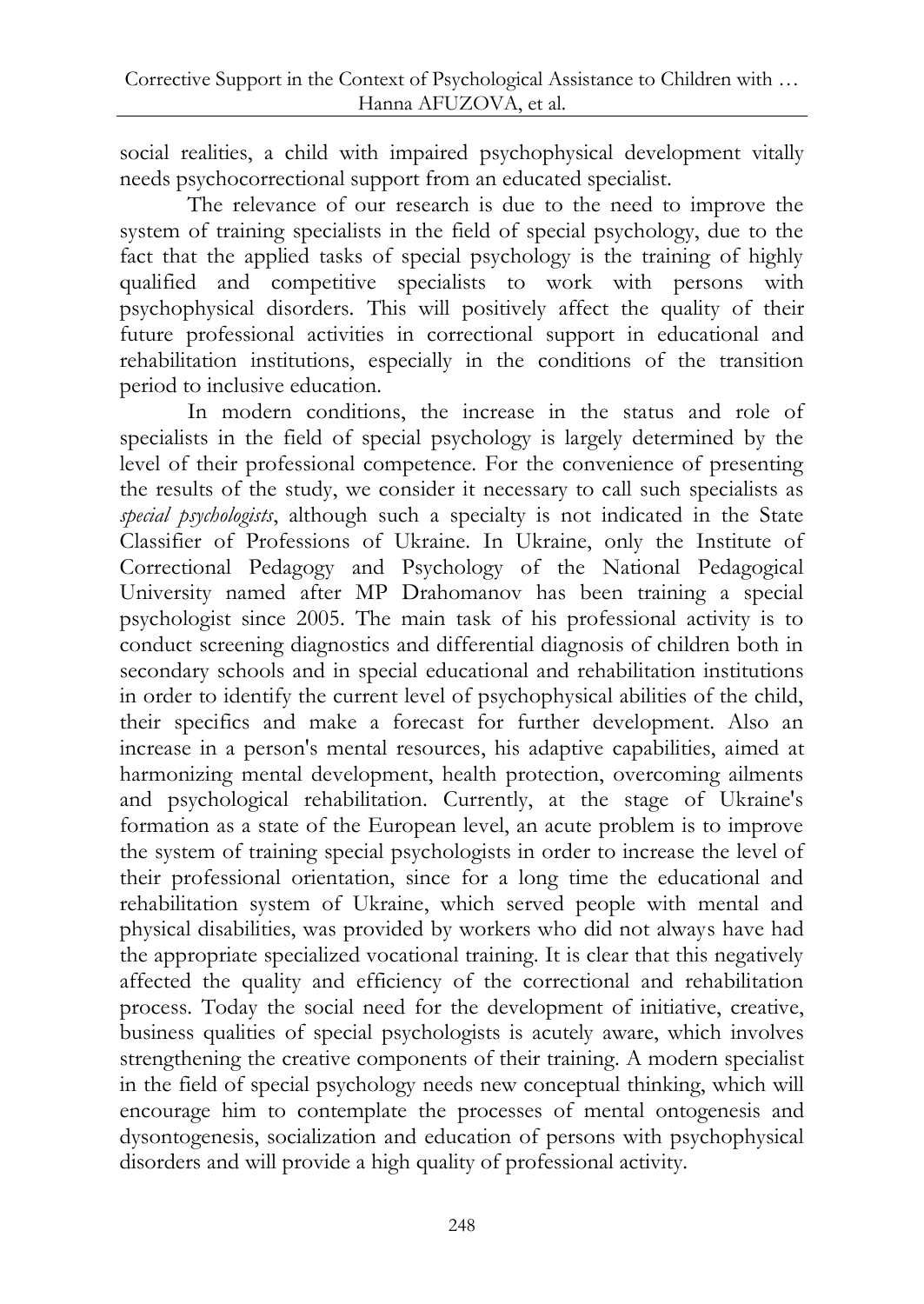#### **Psychological assistance to children with developmental problems as an important link in the system of their habilitation and rehabilitation**

Psychological assistance to children with developmental problems as an important link in the system of their habilitation and rehabilitation. In modern conditions, the psychological support of the educational process in correctional education and rehabilitation institutions becomes especially important. Such prominent scientists as V.I. Bondar (2007), L.M. Grechko (2008) and others draw the community's attention to this. I.I. Mamaichuk (2001) considers psychological assistance to children with psychophysical disabilities as a complex system of psychological and rehabilitation influences which aimed at increasing social activity, developing independence, strengthening the social position of the personality of a child with developmental disabilities, the formation of a system of value attitudes and orientation, development intellectual processes that correspond to the mental and physical capabilities of the child. This complex multi-level system includes not only psycho-correctional and psycho-counseling work, but also psychological follow-up, psychological support, psychological prognostics aimed at effort both for the child and for his family as a whole and her social environment.

The main goal of psychological assistance to children with psychophysical disabilities is the harmonization of their personal and intellectual potential, correction of existing disorders in mental development, prevention of possible developmental deviations caused by both the internal specifics of mental dysontonegesis and external conditions. It is important to solve such problems as the elimination of secondary personal reactions to an existing mental or physical defect, an inadequate style of family education, hospitalism, etc. (Mamaichuk, 2001). In other words, psychological assistance to a disabled child should contribute to the development of such a child as a participant in a complex social space and ensure his readiness and the ability to live among people of different social communities, freely, actively and fully realizing himself.

An important part of psychological assistance to children and adolescents with developmental problems is psychological correctional support. There are many approaches to understanding this concept, and the question of the need for psychological support within the psychotherapy, age-related psychological counseling, family counseling, medical psychology, etc. is also relevant. Analysis of the literature allows us to highlight the following areas of its study. Psychological support is considered as a determinant of personality development in culture (Brushlinsky 1991;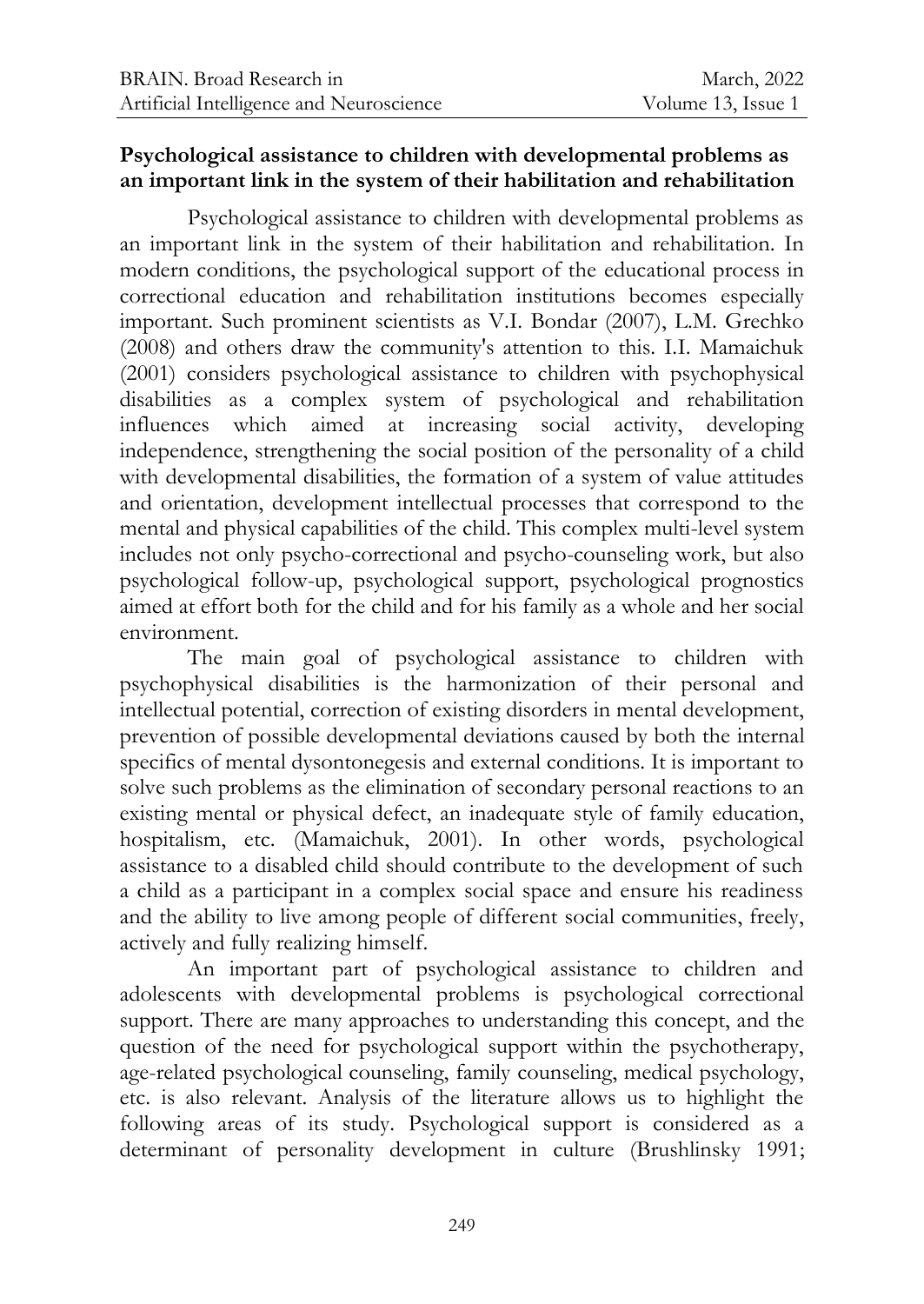Vygotsky 1982); as emotional and moral support (Rogers, 1984; Soloviov, 2010); as an element of psychosocial assistance (Ailamazyan, 1999; Abramova, 2000), etc. According to the research of T.O. Bozhenko (2009) in the scientific literature, psychological support is understood as a certain system of scientifically based means and methods which lead to selfdetermination of the individual in the process of forming his abilities, value orientations and self-awareness. The implementation of psychological support occurs due to the optimization of the psychological state of a person in the development process due to the complete solution or decrease in the relevance of psychological problems that impede the process of socialization and self-realization at each stage of the life path.

Psychological support according to the Law of Ukraine "On Rehabilitation of the Disabled in Ukraine" (№ 3235-IV of December 20, 2005) [\(http://zakon.rada.gov.ua/cgi-bin/laws/main.cgi?page=2&nreg=](http://zakon.rada.gov.ua/cgi-bin/laws/main.cgi?page=2&nreg=%0b2961-15)  $2961-15$ ,  $2005$ ) – it is "a system of socio-psychological, psychological and pedagogical means and methods of helping a person in order to optimize her psycho-emotional state in the process of forming abilities and selfawareness, promoting social and professional self-determination, increasing competitiveness in the labor market and direction a person's efforts to the realization of their own professional career ". According to the "Regulations on vocational guidance and psychological support of the population in the Russian Federation" [\(www.humanities.edu.ru/db/msg/56885,](http://www.humanities.edu.ru/db/msg/56885) 1996) psychological support is carried out by optimizing the psychological state of a person as a result of the complete resolution or reduction of the topicality of psychological problems, that prevent labor, professional, social selfrealization at each stage of life of an individual, small groups, groups, formal and informal associations of people.

The main areas of psychological support are: 1) psychological prevention - promoting the full mental development of the individual, small and large groups, prevention of possible personal and interpersonal problems of ill-being and socio-psychological conflicts, including the development of recommendations for improving the socio-psychological conditions for self-realization of the individual, small groups and collectives, taking into account the existing socio-economic relations; 2) psychological counseling - providing assistance to the individual in his self-knowledge, adequate self-esteem and adaptation in real life, the formation of the valuemotivational sphere, overcoming crisis situations and achieving emotional stability, contributes to continuous personal growth and self-development; 3) psychological correction - an active psychological and pedagogical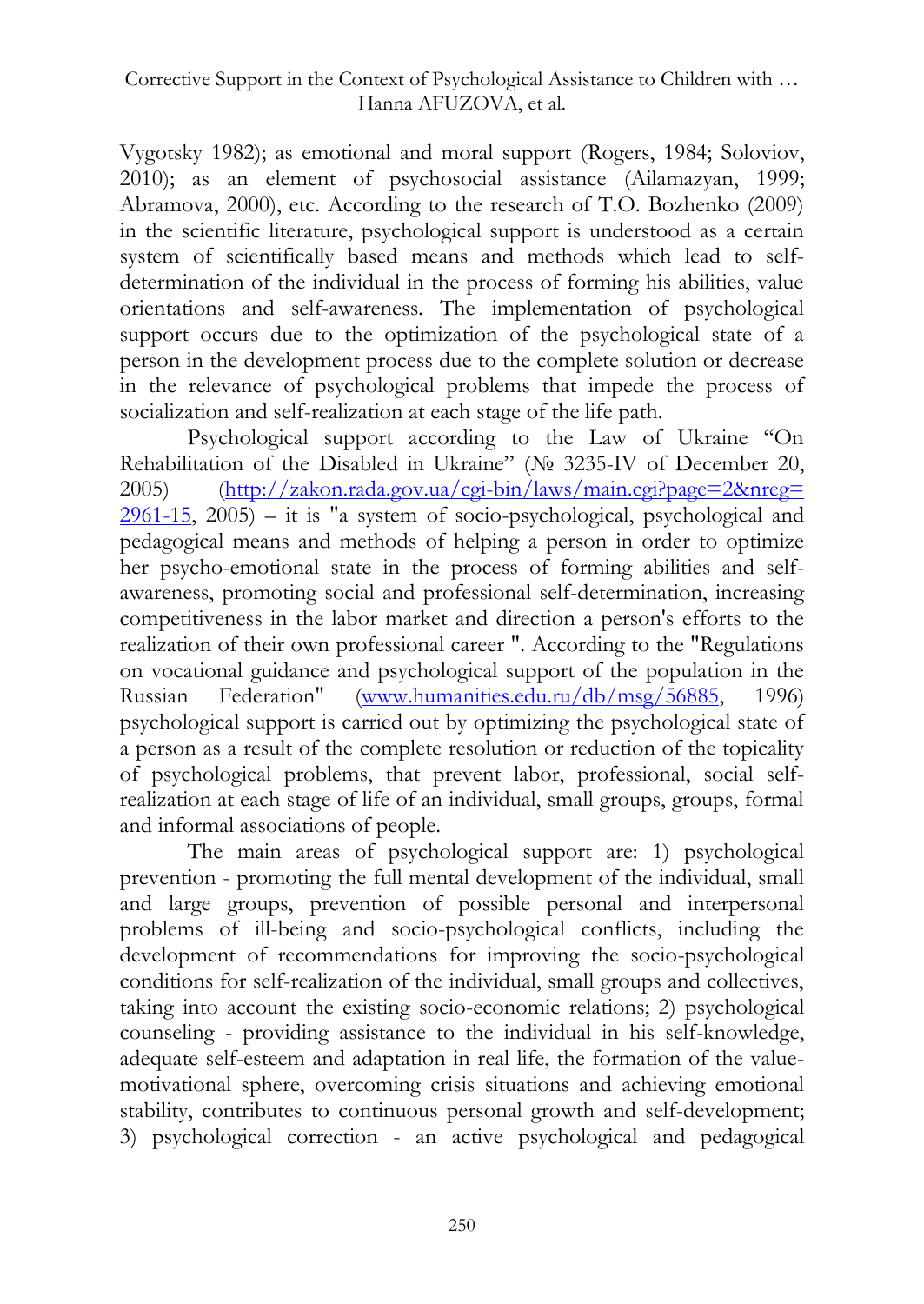influence aimed at overcoming deviations in mental and personal development, harmonization of personality and interpersonal relations.

In modern society, psychological support is carried out in order to provide psychological support for the free and harmonious development of the personality at all stages of its formation and self-realization; preventing the development of negative trends in human psychology, overcoming the difficulties of personal growth, correcting behavior disorders, overcoming conflict situations in relationships. The main methods of psychological support include psychological education; psychological and psychotherapeutic counseling; psychological diagnosis; psychological training; psychological correction and other individual and group methods of psychological work.

In modern science, the following leading directions of psychological support can be distinguishe which based on an understanding of its content: social adaptation, which includes adaptation to reality, the development of the ability to control one's life under various circumstances, both favorable and unfavorable (B. Lenner-Axelson 1995); determination together with the child of his own interests and goals, opportunities and ways to overcome obstacles that prevent his from maintain his own human dignity and independently achieving the desired results in self-education, communication, lifestyle (A.G. Asmolov 1983, I.D.Bekh 2003, O.S. Gazman 1995, et al.); support of the individual in the learning process, based on the stimulation of cognitive activity, determining opportunities to independently achieve the desired results in learning (O.S. Gazman 1995, A.A. Kolupaeva 2007, et al.); socialization and personal growth, which provide for further favorable social and personal development (K. McLaughlin 2013, et al.); assistance in the formation and development of personality, self-realization and self-actualization (A.G. Asmolov 1983, I.S. Bulakh 2003, S.D. Maksimenko 2003, et al.).

# **Psychological correctional support for children with mental and physical disabilities**

At the stage of integration of a child with mental and physical disabilities through inclusion in the circle of peers with a normal level of development, the psychological support of families who upbringing such children is also especially important. We consider it necessary to disclose in more detail these leading tasks of psycho-correctional support.

An urgent problem of education and upbringing of children with psychophysical disabilities is their integration into society in accordance with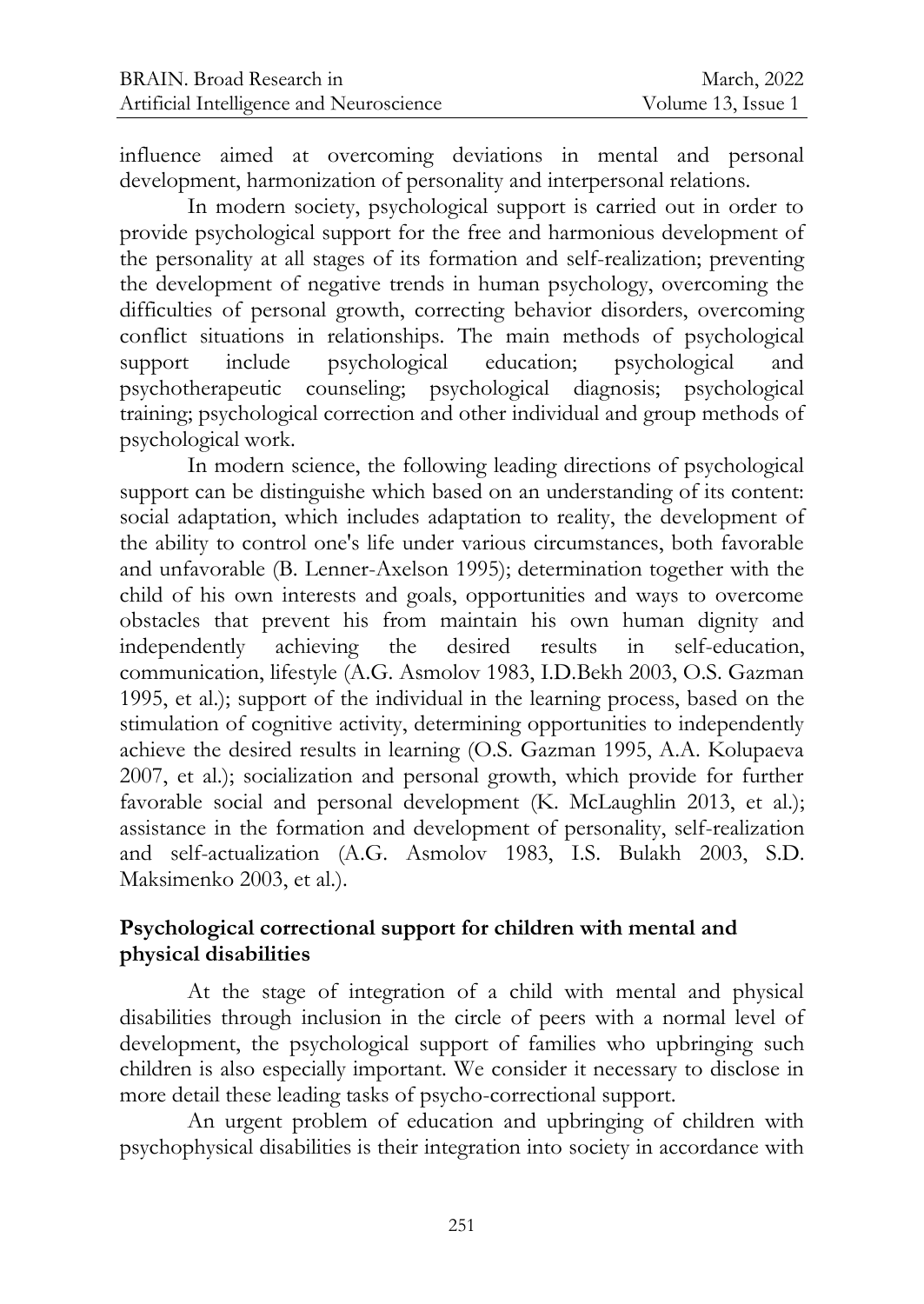certain international legislative documents and laws of Ukraine (UN Convention "On the Rights of the Child", Universal Declaration "Education for All", Salaman Declaration, UN Convention on Persons with special needs, the Law of Ukraine "On Education", "On Child Protection", "On the Basics of Social Protection of Disabled People in Ukraine", "On the Rehabilitation of Disabled People in Ukraine", etc.), as well as the rights of every child to life, protection, education, etc. But, as modern leading scientists in the field of defectology note, in the system of domestic special education today, the equality of the rights to education of persons with psychophysical disabilities is not fully satisfied, and existing educational services often do not correspond to the needs, personal and social needs of such persons (V.I. Bondar 2007, V.V. Zasenko 2007, A.A. Kolupaeva 2007, et al.) Taking this into account, modern correctional education is faced with the task of improving and developing new social and educational areas, among which inclusive education is promising.

The problem of integration and socialization of persons with psychophysical disabilities and the issues of inclusion in education have been studied by many scientists: V.I.Bondar (2007), V.V. Zasenko (2007), Yu.M. Naida (2008), L.M. Shipitsina ( 2004) and others.

Inclusive education is a form of social integration. According to the conclusion of N.Z.Sofyi (2007) and Yu.M. Naida (2008), inclusive education is a system of educational services that is based on the principle of ensuring the fundamental right of children to education, and also differentiates the educational process, responding to the needs of students of all groups and categories, including children with psychophysical disabilities in general educational institutions. In any form, inclusive education provides for the mandatory guidance of both a teacher-defectologist and the direct participation of a special psychologist, because in order to include children with psychophysical disabilities in the educational process with groups of healthy peers, it requires early diagnosis, special training, maximum correctional psychological and pedagogical support, parental assistance , as well as appropriate equipment and special methods of rehabilitation. The integration of children into a team of healthy peers contributes to their socialization, mastering the skills necessary for life in society. Healthy children also gain new experiences: they learn to understand and accept other people, to empathize with children who have problems, to help them overcome difficulties.

Based on the research on inclusive education, L.M. Grechko (2008) formulated criteria for assessing the possibility of a child with psychophysical disabilities staying in a general education school, namely: the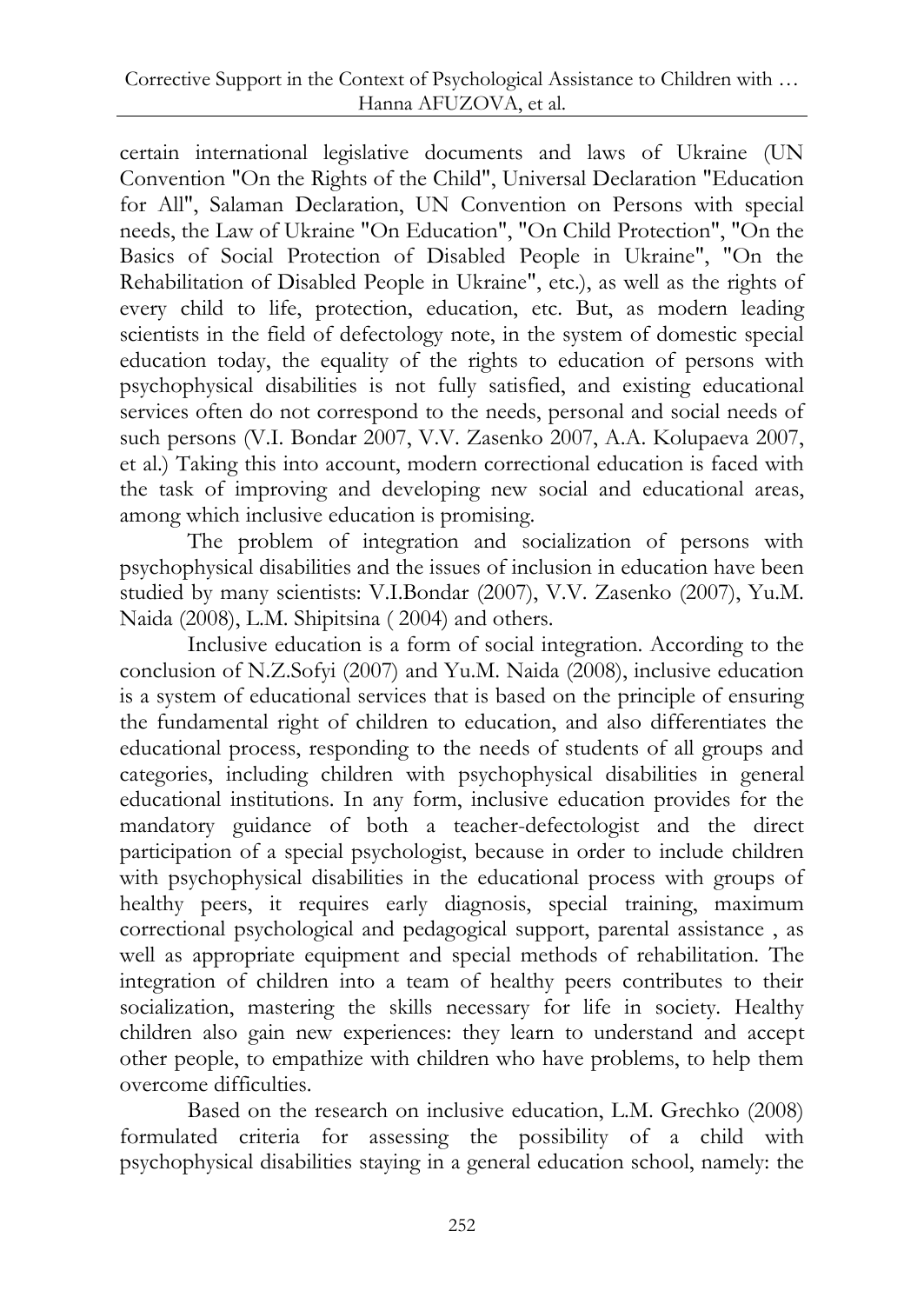child should feel comfortable and not be limited in satisfaction of their social and personal needs; the child must study according to the program available to him; the institution must ensure the optimal psychophysical development of the child; the institution must organize comprehensive psychological, medical and special pedagogical assistance to the child, aimed at eliminating or reducing the deficiency of psychophysical disabilities and preventing the occurrence of secondary and tertiary defects.

In our opinion, focusing on the study of inclusive education AA Kolupaeva (2007), psychological correctional support for children with mental and physical disabilities should focus on the following principles: guaranteed psycho-correctional support and rehabilitation assistance for children with mental and physical disabilities and their families; accessibility and equal rights of children to early support and education, regardless of the degree of disability, age, social status, etc.; individual approach to each child and differentiation of the provision of psycho-correctional support; cooperation of a family that is upbringing a child and specialists providing psychological correctional support.

We agree with the opinion of II Mamaychuk (2001) that in working with such children, psychological correctional support should be provided in two main areas: first, it is the support of children and adolescents with developmental disabilities, and secondly, the support of parents and the immediate environment of such children. We consider psychological correctional support of parents and the entourage of a child with psychophysical disabilities as a system of measures aimed at reducing emotional discomfort in connection with the child's illness and the need to interact with such a child; strengthening confidence in the child's abilities; formation of an adequate attitude to the problems of the child; estimating adequate relationships and styles of family education.

In our opinion, considering the correctional support of children with psychophysical disabilities, it is important to note that all nosological groups of disorders in psychophysical development have common regularity of mental development. This statement was put forward by famous scientists such as V.I. Lubovsky (2005), V.M. Sorokin (2003), O.M. Usanova (2006) and others. The main ones are: reduction of the level of development (cognitive, personal, speech, motor, etc.); deformation of the social situation of development; difficulties of social adaptation; changes in personality development; reduction of tolerance to external stressors; limited compensatory personal and behavioral capabilities; violation of communication; slowing down the consolidation of life experience; the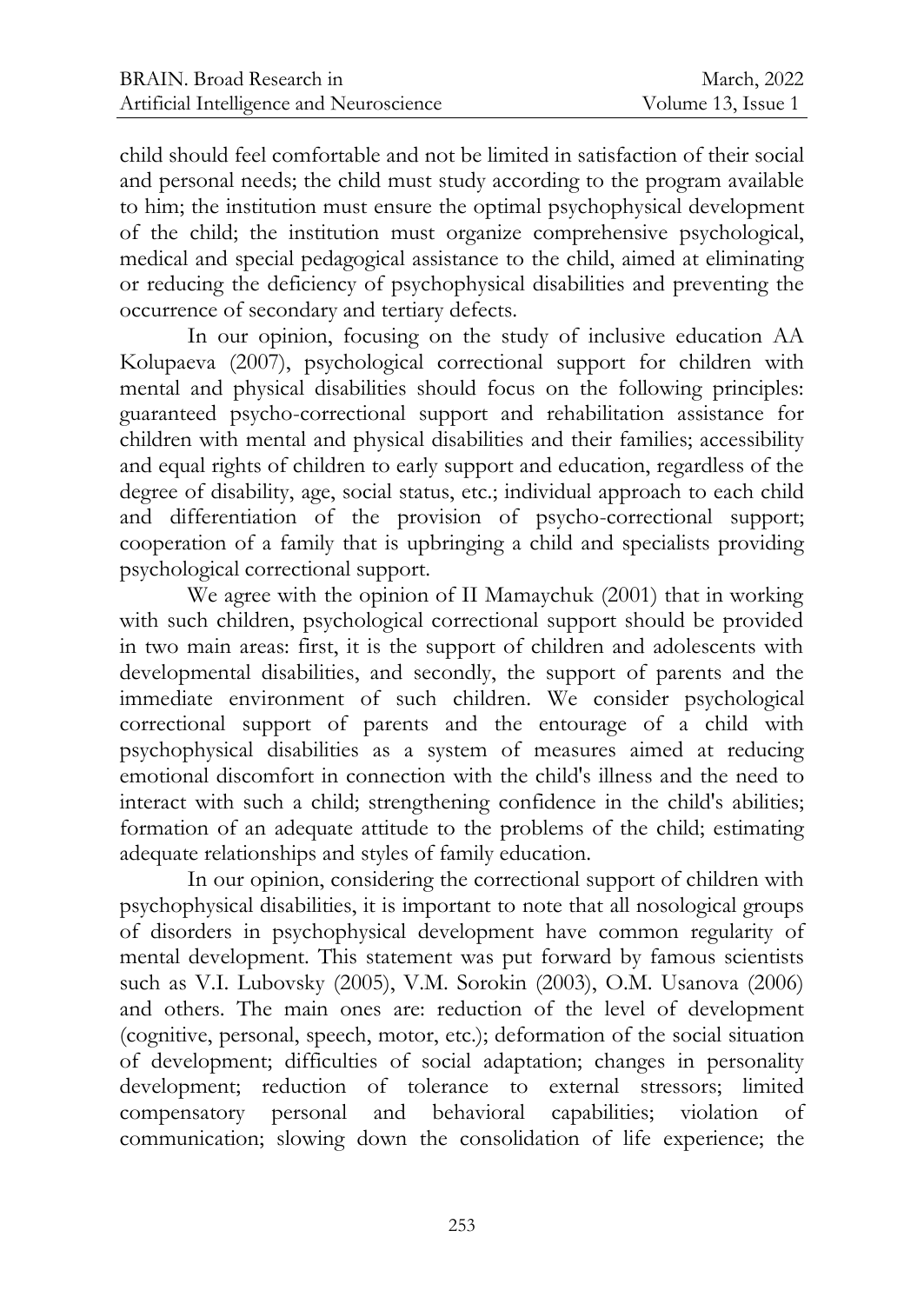presence of potential development opportunities, but subject to the possibility of improving functions to a certain level; decreased activity, etc..

In the process of psychological correctional support for children with psychophysical disabilities, assistance is provided in compensating for existing deficiencies of psychophysical development, as well as in the formation of adequate self-esteem, the level of ambitions, communication skills, in overcoming personality disorders and disorders of the emotional sphere, etc. That is, psychological correctional support is an integral part of the process of socialization of children with psychophysical developmental disorders, their integration into society, especially at the stage of inclusive education among peers with normal development. Psychological correctional support should provide children with psychophysical disabilities with conditions for overcoming and compensating for disabilities and should be aimed at creating opportunities for them to participate in the life of society, equal with other citizens.

The process of implementation of psychological correctional support is long and requires a mandatory comprehensive approach, involving all professionals working with the child: a special psychologist, special education teacher, doctor, social worker, etc. However, the main role in this process belongs to the psychologist, who, depending on the existing problems, develops specific measures aimed at psychological correctional support for children with psychophysical disorders and their parents. The effectiveness of psychological correctional support largely depends not only on the level of professional qualification of the psychologist, but also on his personal characteristics (Yefimova S. 2002; Zabramnaya S. 2004).

Now in Ukraine, a purposeful search is underway for ways to include children with psychophysical disabilities in the institutions of the general education system. As domestic scientists note, the relevance and significance of this work is very important, since psychological correctional support and rehabilitation of children with psychophysical developmental disorders, the creation of conditions for their successful social and psychophysiological adaptation, the development of their vital competence is a fundamental sign of democratic education and public life (V.I. Bondar 2007, V.V. Zasenko 2007, M.K. Sheremet 2007, et al.)

# **Conclusions**

In the system of psychological assistance to children with psychophysical disabilities, psycho-correctional support occupies a leading place, especially in the context of the transition period of modern special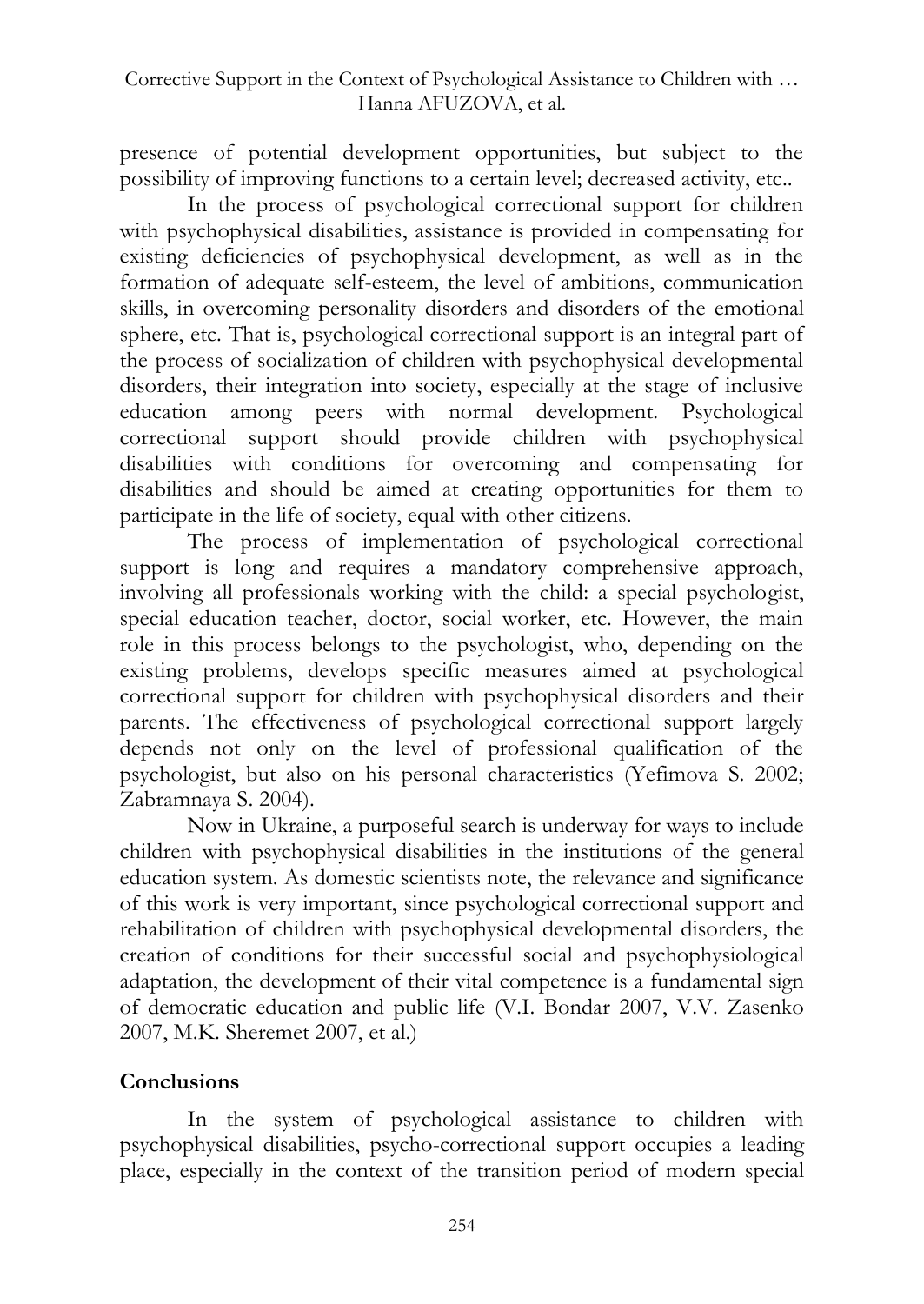education to social integration and inclusive education of persons with psychophysical disabilities. The effectiveness of psycho-correctional support will depend on the psychological readiness of future psychologists for professional interactions with this category of persons. First of all, the tasks at hand of psychological correctional support for children with psychophysical disabilities are their psychosocial adaptation. Psychological support for families upbringing such children is also important, especially at the stage of integration of a child with psychophysical disabilities through inclusion in the circle of peers with a normal level of development. When providing correctional support to children with psychophysical disabilities, the stimulating function of a professional orientation is clearly updated, which ensures professional and personal stability regardless of the negative impact of external factors and also determines its leading role in training psychologists to work with the above category of children.

# **References**

- Abramova, G.S. (2000). *Psikhologicheskoye konsul'tirovaniye: Teoriya i opyt*  [Psychological Counseling: Theory and Experience]: A Textbook for Students of Higher Pedagogical Educational Institutions. Academia. [https://www.studmed.ru/abramova-gs-psihologicheskoe-konsultirovanie](https://www.studmed.ru/abramova-gs-psihologicheskoe-konsultirovanie-teoriya-i-opyt_edb94124496.html)[teoriya-i-opyt\\_edb94124496.html](https://www.studmed.ru/abramova-gs-psihologicheskoe-konsultirovanie-teoriya-i-opyt_edb94124496.html)
- Ailamazyan, A.M. (1999). *Metod besedy v psikhologii* [The method of conversation in psychology]. M. [http://biblioteka.teatr](http://biblioteka.teatr-obraz.ru/files/file/RITORIKA/metod_besedyi_v_psihologi.pdf)[obraz.ru/files/file/RITORIKA/metod\\_besedyi\\_v\\_psihologi.pdf](http://biblioteka.teatr-obraz.ru/files/file/RITORIKA/metod_besedyi_v_psihologi.pdf)
- Andrews, J., Lupart, J. (2000). *The inclusive classroom: Educating exceptional children* (2nd Edition). Scarborough, ON: Nelson Canada, 561 p.
- Arkes, H.R. (1982). *Psychological Theories of Motivation.* Monterey.
- Asmolov, A. G. (1983). *O predmete psikhologii lichnosti* [On the subject of personality psychology]. Questions of psychology, *3*, 119 - 125. <https://asmolovpsy.ru/ru/publications/4>
- Behas, L., Maksymchuk, B., Babii, I., Tsymbal-Slatvinska, S., Golub, N., Golub, V. Maksymchuk, I. (2019). The influence of tempo rhythmic organization of speech during gaming and theatrical activities on correction of stammering in children. *Journal of Physical Education and Sport*, *19*(4), 1333-1340. <http://efsupit.ro/images/stories/august2019/Art%20193.pdf>
- Bekh, I. D. (2003). *Osobystisno-oriyentovanyy pidkhid : teoretyko-tekhnolohichni zasady)*  [Personality-oriented approach: theoretical and technological principles]. Lybid.

[http://www.library.univer.kharkov.ua/OpacUnicode/index.php?url=/not](http://www.library.univer.kharkov.ua/OpacUnicode/index.php?url=/notices/index/IdNotice:205014/Source:default) [ices/index/IdNotice:205014/Source:default](http://www.library.univer.kharkov.ua/OpacUnicode/index.php?url=/notices/index/IdNotice:205014/Source:default)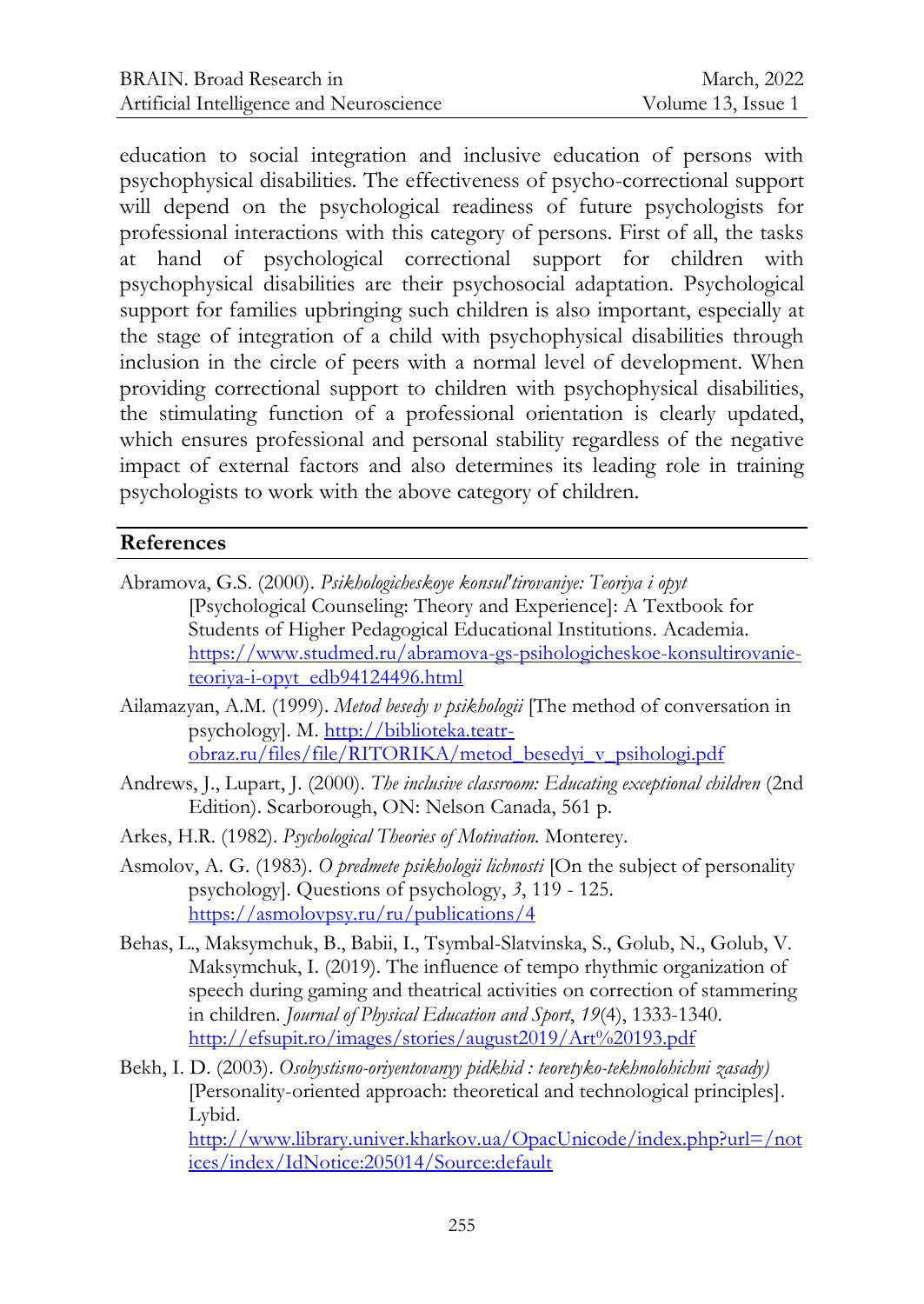- Bezliudnyi O., Kravchenko O., Maksymchuk B., Mishchenko M., Maksymchuk, I. (2019). Psycho-correction of burnout syndrome in sports educators (2019). *Journal of Physical Education and Sport, 19*(3), 230, 1585. <http://efsupit.ro/images/stories/septembrie2019/Art%20230.pdf>
- Bondar, V. I. (2007). *Istoriya olihofrenopedahohiky* [History of oligophrenic pedagogy]: Znannya. [https://www.studmed.ru/bondar-v-zolotoverh-v-v-stor-ya-ol](https://www.studmed.ru/bondar-v-zolotoverh-v-v-stor-ya-ol-gofrenopedagog-ki_90fe2a6b436.html)[gofrenopedagog-ki\\_90fe2a6b436.html](https://www.studmed.ru/bondar-v-zolotoverh-v-v-stor-ya-ol-gofrenopedagog-ki_90fe2a6b436.html)
- Bozhenko, T. A. (2009). *Ispol'zovaniye tekhnologii psikhologicheskoy podderzhki kak sredstva razvitiya doshkol'nikov v protsesse inoyazychnogo obrazovaniya* [Use of technology of psychological support as a means of development of preschoolers in the process of foreign language education]: thesis abstract for the degree of Candidate of Pedagogical Sciences: specialty 13.00.02 "Theory and methods of teaching and upbringing" / T.A. Bozhenko. - Nizhny Novgorod. [http://www.dslib.net/teoria-vospitania/ispolzovanie](http://www.dslib.net/teoria-vospitania/ispolzovanie-tehnologii-psihologicheskoj-podderzhki-kak-sredstva-razvitija.html)[tehnologii-psihologicheskoj-podderzhki-kak-sredstva-razvitija.html](http://www.dslib.net/teoria-vospitania/ispolzovanie-tehnologii-psihologicheskoj-podderzhki-kak-sredstva-razvitija.html)
- Brushlinsky, A.V. (1991). Problema sub'yekta v psikhologii [The problem of the subject in psychology]. *Psychological journal, 12(6*), 3-11. [http://test](http://test-metod.ru/index.php/stati/136-problema-subekta-v-psikhologicheskoj-nauke-a-v-brushlinskij)[metod.ru/index.php/stati/136-problema-subekta-v-psikhologicheskoj](http://test-metod.ru/index.php/stati/136-problema-subekta-v-psikhologicheskoj-nauke-a-v-brushlinskij)[nauke-a-v-brushlinskij](http://test-metod.ru/index.php/stati/136-problema-subekta-v-psikhologicheskoj-nauke-a-v-brushlinskij)
- Bulakh, I. S. (2003). *Psykholohiya osobystisnoho zrostannya pidlitka* [Psychology of personal growth of a teenager]: [monograph]. National Pedagogical University named after M.P. Dragomanov. <http://journals.uran.ua/index.php/2227-6246/article/view/162014>
- Gazman, O.S. (1995). Ot avtoritarnogo obrazovaniya k pedagogike svobody [From authoritarian education to pedagogy of freedom]. *Novyye tsennosti obrazovaniya*, *2*, 16-45.
- Grechko, L. M. (2008). *Psykholohichnyy suprovid ditey molodshoho shkilʹnoho viku z vadamy psykhofizychnoho rozvytku v umovakh intehrovanoho navchannya*  [Psychological support of primary school children with defects of psychophysical development in terms of integrated learning: dissertation abstract for the degree of Сandidate of Psychological Sciences: 19.00.08 "Special psychology" / L.M. Grechko. - Kamyanets-Podilsky, p. 20. [http://www.disslib.org/psykholohichnyi-suprovid-ditej-molodshoho](http://www.disslib.org/psykholohichnyi-suprovid-ditej-molodshoho-shkilnoho-viku-z-vadamy-psykhofizychnoho.html)[shkilnoho-viku-z-vadamy-psykhofizychnoho.html](http://www.disslib.org/psykholohichnyi-suprovid-ditej-molodshoho-shkilnoho-viku-z-vadamy-psykhofizychnoho.html)
- Kolupaeva, A. A. (2007) *Pedahohichni osnovy intehruvannya shkolyariv z osoblyvostyamy psykhofizychnoho rozvytku u zahalʹnoosvitni navchalʹni zaklady* [Pedagogical bases of integration of schoolboys with features of psychophysical development in general educational institutions]. Pedahohichna dumka. [http://www.disslib.org/pedahohichni-osnovy-intehruvannja-shkoljariv-z](http://www.disslib.org/pedahohichni-osnovy-intehruvannja-shkoljariv-z-osoblyvostjamy-psykhofizychnoho-rozvytku.html)[osoblyvostjamy-psykhofizychnoho-rozvytku.html](http://www.disslib.org/pedahohichni-osnovy-intehruvannja-shkoljariv-z-osoblyvostjamy-psykhofizychnoho-rozvytku.html)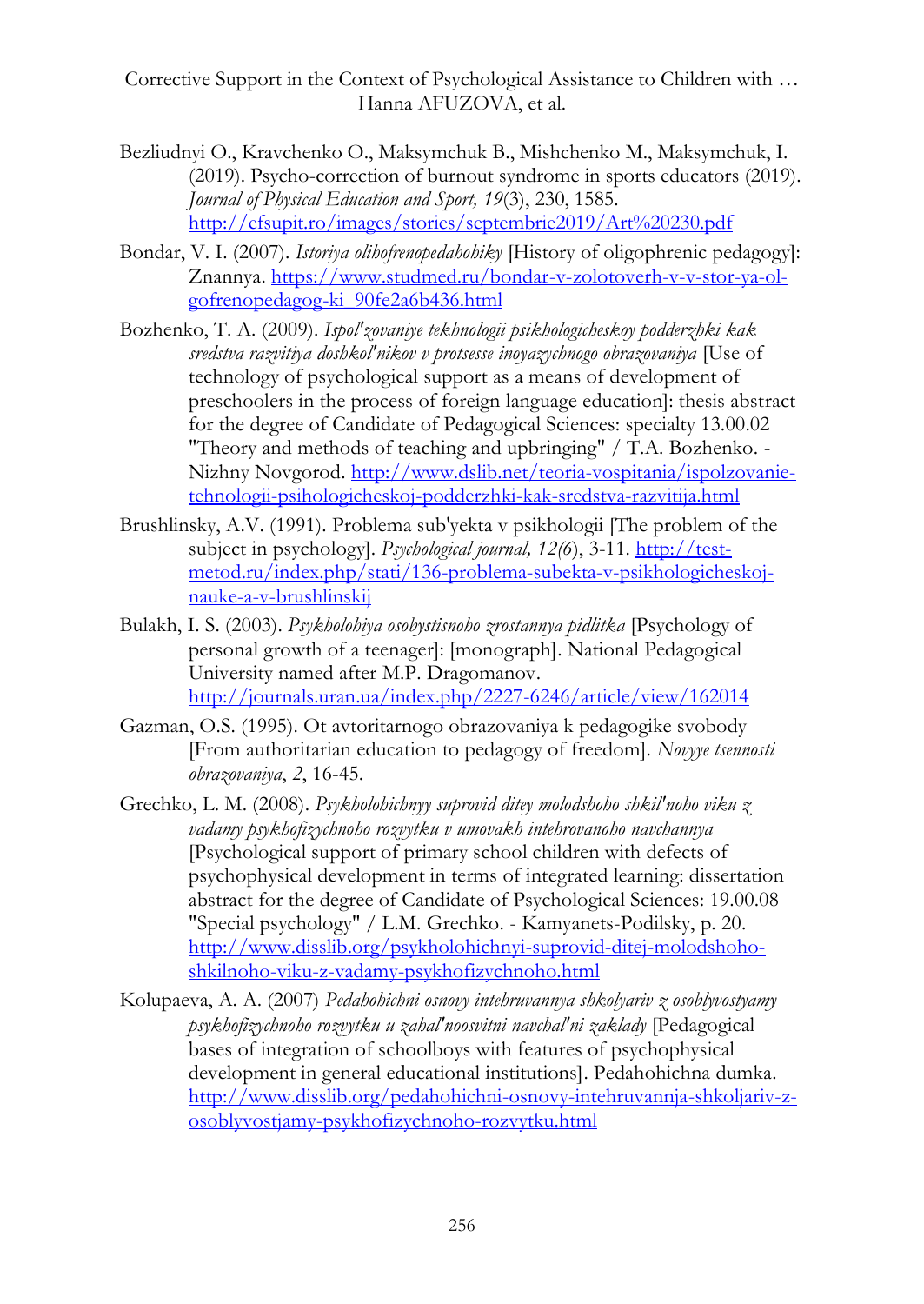- Law of Ukraine "On Rehabilitation of the Disabled in Ukraine": October 6, 2005 / Verkhovna Rada of Ukraine [http://zakon.rada.gov.ua/cgi](http://zakon.rada.gov.ua/cgi-bin/laws/main.cgi?page=2&nreg=2961-15)[bin/laws/main.cgi?page=2&nreg=2961-15.](http://zakon.rada.gov.ua/cgi-bin/laws/main.cgi?page=2&nreg=2961-15)
- Lenner-Axelson B., Tyulefors M. (1995). *Psikhosotsial'naya pomoshch' naseleniyu*  [Psychosocial assistance to the population]. Translated from Swedish / B. Lenner Axelson, M. Tyulefors. Institute of Social Work.
- Lubovsky, V. I. (2005). *Spetsial'naya psikhologiya* [Special psychology]: textbook [for students of higher pedagogical educational institutions]. Academia. [https://www.studmed.ru/lubovskiy-vi-specialnaya-psihologiya-uchebnoe](https://www.studmed.ru/lubovskiy-vi-specialnaya-psihologiya-uchebnoe-posobie_7cf0f46cf63.html)[posobie\\_7cf0f46cf63.html](https://www.studmed.ru/lubovskiy-vi-specialnaya-psihologiya-uchebnoe-posobie_7cf0f46cf63.html)
- Maksymenko, S. (2003). *Hotovnistʹ uchnya do profilʹnoho navchannya* [Readiness of the student for profile training]. Mikros-SVS.
- Mamaichuk, I. I. (2001) *Psikhologicheskaya pomoshch' detyam s problemami v razvitii* [Psychological assistance to children with developmental problems]. Rech. [http://pedlib.ru/Books/3/0332/3\\_0332-1.shtml](http://pedlib.ru/Books/3/0332/3_0332-1.shtml)
- McLaughlin, C. (2013). *Teachers Learning: Professional development and education*. Cambridge University Press.
- Naida, Yu. M. (2008). Inklyuzyvna osvita: pershyy krok do rozuminnya [Inclusive education: the first step to understanding]. *Dytyachyy sadok., 39*, 4 - 5.
- Regulations on vocational guidance and psychological support of the population in the Russian Federation: September 26, 1996 / Ministry of Labor and Social Development of the Russian Federation [www.humanities.edu.ru/db/msg/56885.](http://www.humanities.edu.ru/db/msg/56885)
- Rojers, K.R. (1984). *Empatiya*. *Psikhologiya emotsiy* [Empathy. Psychology of emotions]. Moscow State University. [https://www.psyoffice.ru/8/psichology/book\\_o255\\_page\\_20.html](https://www.psyoffice.ru/8/psichology/book_o255_page_20.html)
- Sheremet, M., Leniv, Z., Loboda, V., & Maksymchuk, B. (2019). The development level of smart information criterion for specialists' readiness for inclusion implementation in education. *Information Technologies and Learning Tools*, *72*, 273-285.<https://journal.iitta.gov.ua/index.php/itlt/article/view/2561>
- Sheremet, M. K. (2007). *Problemy ta perspektyvy spetsialʹnoyi osvity* / *Korektsiyna pedahohika* [Problems and prospects of special education. Correctional pedagogy]. *Bulletin of the Ukrainian Association of Correctional Teachers*, *1*, 14.
- Shipitsyna, L. M. (2004). Integratsiya detey s ogranichennymi vozmozhnostyami zdorov'ya*.* L. M. Shipitsyna. [Integration of children with disabilities]. *Vospitaniye i obucheniye detey s narusheniyami razvitiya* [Education and training of children with developmental disorders], *2*, 7 - 9.
- Sofyi, N. Z. (2007) *Kontseptualʹni aspekty inklyuzyvnoyi osvity* [Conceptual aspects of inclusive education] In N. Z. Sofyi, Yu. M. Nayda. *Inklyuzyvna shkola: osoblyvosti orhanizatsiyi ta upravlinnya*. [Inclusive school: features of